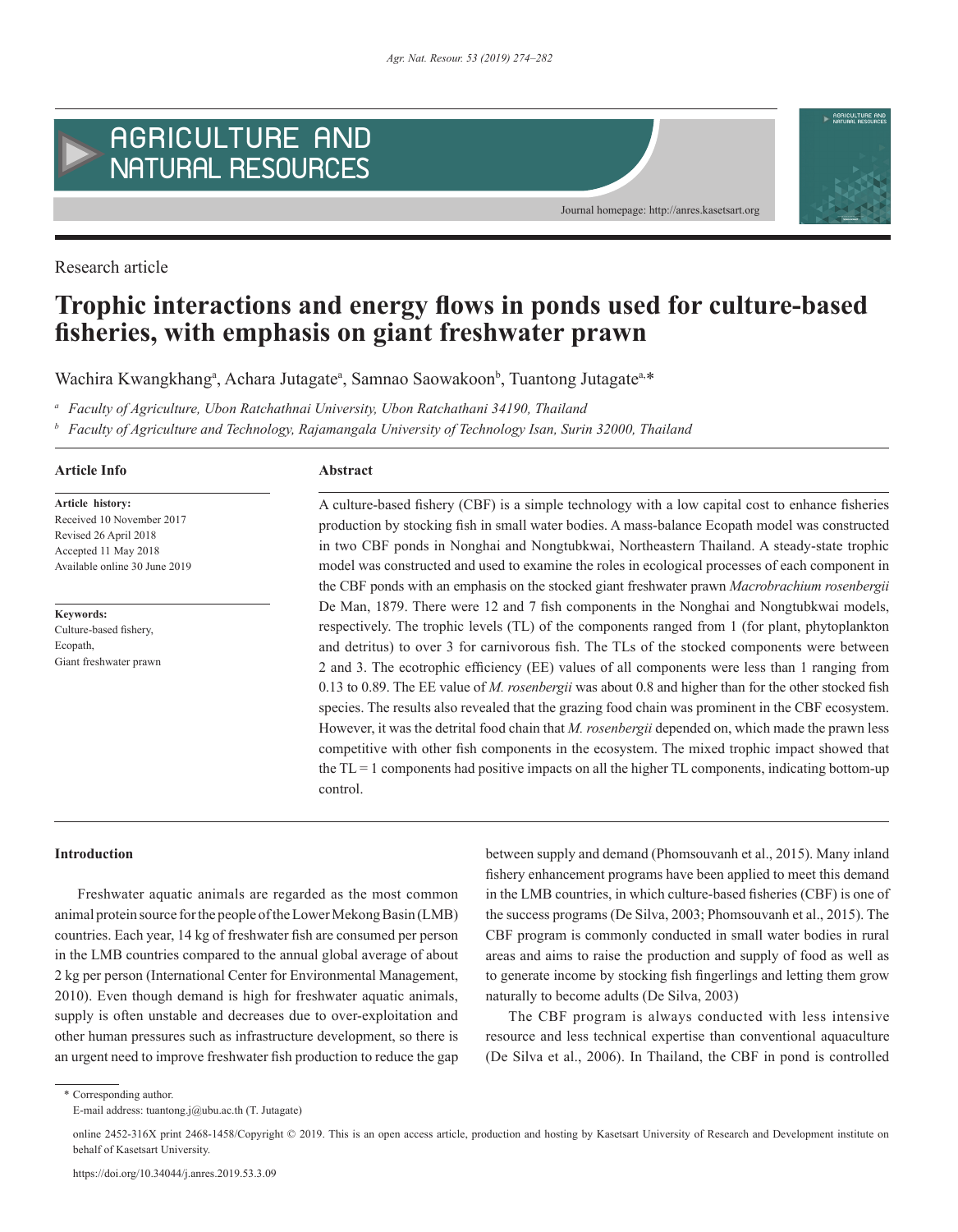by the village fishery committee, which assumes responsibility for pond management including controlling bank erosion, eliminating predators, liming and fertilization (Jutagate and Rattanachai, 2010). Harvesting in a CBF pond is allowed once a year, generally at 9–11 mth post-stocking. The average yield from a CBF pond in Thailand fluctuates and can vary from less than 50 kg/ha/yr to in excess of 2,000 kg/ha/ yr, depending on the trophic status of the water body and the stocking density (Lorenzen et al., 1998). Similar to CBF practices elsewhere, the fish species used in CBF in Thailand are always species that are available from fish farms and have rapid growth.

Other than finfish, an uncommon species in CBF is the giant freshwater prawn, *Macrobrachium rosenbergii* De Man, 1879 (New and Kutty, 2010; Jutagate and Kwangkhang, 2015). The advantage, other than food security, of stocking this non-fish species, is its high price. For example, in Thailand, the price can be as high as USD 15/kg compared to about USD 3–5/kg of other stocked finfish species (Jutagate and Kwangkhang, 2015; Likittrakulwong et al., 2017). Thus, there is now an attempt to promote *M. rosenbergii* in CBF practice in Thailand.

The questions that always arise in a stocking program, from a pond ecology point of view, concern competition of the stocked species with the native residents, disrupting the food chain as well as overcrowding that could lead to an imbalance in the ecosystem, which then causes failure of the program. Much evidence has been provided showing that the food web structure and food web dynamics are susceptible to human activities, including fish stocking programs (Khan et al., 2015). The impacts of stocking large inland water bodies, such as lakes and reservoirs, have been studied in detail, and the results have shown both the potential of negative and positive impacts, depending on the stocked species and ecosystems (Khan et al., 2015). However, few studies have looked at small water bodies under the CBF program. Thus, the objectives of this study were to construct a steady-state trophic model for CBF examples and to examine the roles in the ecological processes of each component, with emphasis on *M. rosenbergii*, using the mass balance Ecopath model (Christensen et al., 2005). This model is considered one of the most effective and straightforward methods for quantifying the food web interactions and fisheries ecosystem dynamics (Christensen et al., 2005; Khan et al., 2015).

#### **Materials and Methods**

#### *Study sites and CBF practice*

The CBF in the two communal ponds in the LMB (Fig. 1) were located in Ubon Ratchathani, Northeastern Thailand, in Nonghai (1.14 ha; 14˚ 46.944'N, 105˚ 5.862'E) and Nongtubkwai (2.07 ha 14˚ 54.170'N, 104˚ 55.783'E). The main difference between the two case study ponds was that the one in Nonghai had more carnivorous fish. Both ponds were within the range of appropriate pond sizes for CBF of 0.8-2.4 ha (De Silva et al., 2006) and had operated as a CBF for more than 5 yr and had similar pond characteristics.



**Fig. 1** Locations and aerial views of the culture-based fishery ponds in this study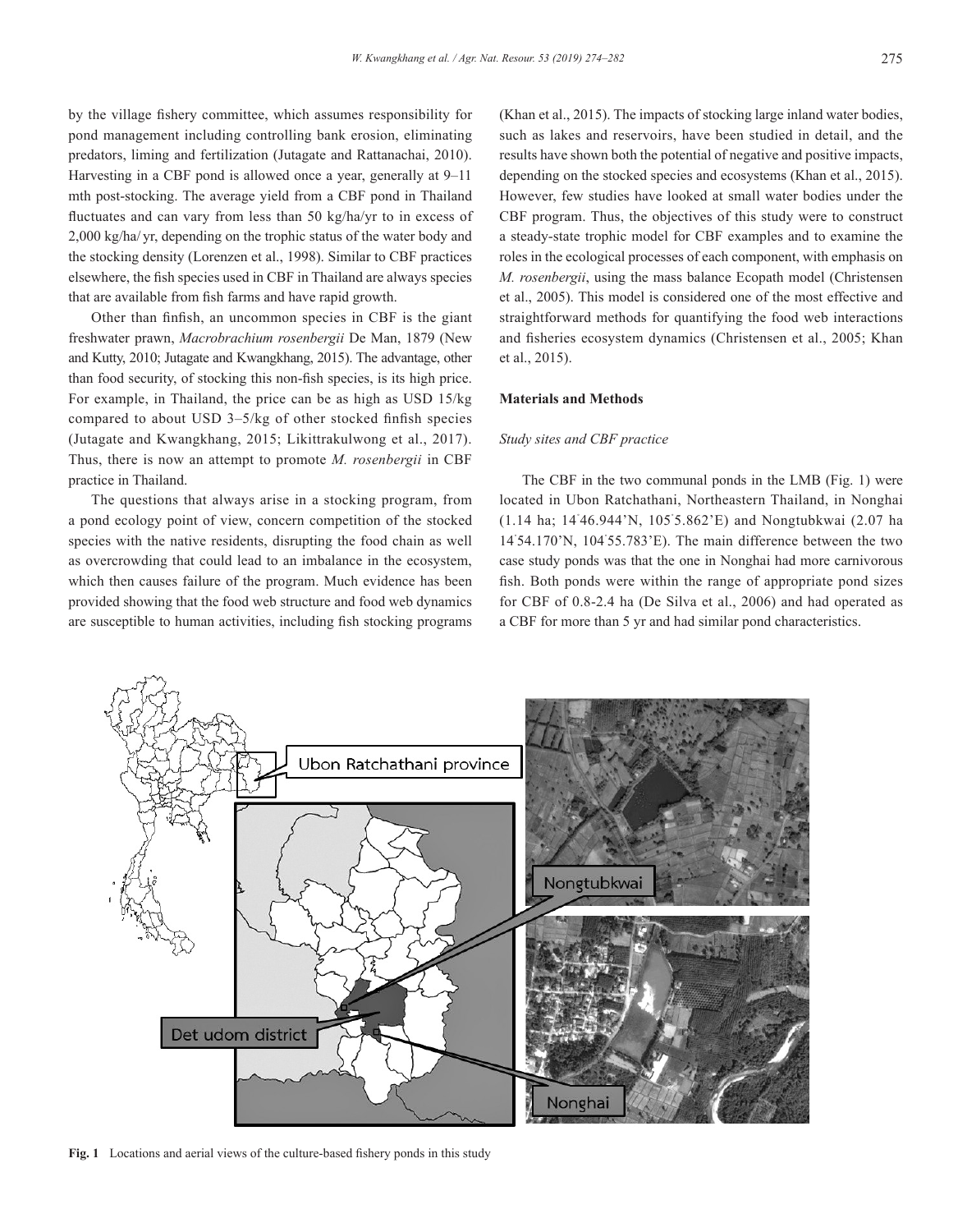About a week prior to stocking, lime (about 40 kg/ha) was added to improve the water and soil quality. Rice bran, dried manure and hay were also added to create natural food sources (plankton). Artificial habitat was constructed using tree branches and bamboo as shade for the stocked fish fingerlings and *M. rosenbergii* post larvae (PL), before being moved out after 3 mth of stocking.

Stocking always done during the onset of the rainy season (May or June) and the culture cycle lasts for 9–10 mth. The fingerlings of various species are released every year, with the stocking density in the range 500–1,500 fingerlings/rai regardless of the species, but never for *M. rosenbergii*. In the cycle of 2015–2016, at 20 d PL, the *M. rosenbergii* (Jutagate et al., 2017) were stocked at a rate of 5,000 prawns/ha and 10,000 prawns/ha for Nonghai and Nongtubkwai, respectively. Stocking was conducted on 30 April 2015 and 29 May 2015 in the respective ponds, and the cycle of CBF was about 10 mth. The form of CBF management for both ponds was in Category 3 as described by Phomsouvanh et al. (2015), in which the community committee takes care of any poaching and harvesting is allowed once a year. On the harvest day (22 March 2016 and 6 April 2016 in Nonghai and Nongtubkwai, respectively), tickets were sold to whoever wanted to catch fishes and prawns.

#### *The Ecopath model*

Ecopath is a user friendly software program developed to construct a model of the trophic flows in an ecosystem based on mass-balanced models (Christensen et al., 2005). The software partitions the living organisms in the ecosystem into components (species or groups), according to physical habitat, similar diets and life-history characteristics.

To construct the Ecopath, the model is expressed in terms of utilization of production of each component in the ecosystem at an arbitrary time period, and expressed using Equation 1:

$$
B_i \times (P/B)_i \times EE_i = \sum_{j=1}^n B_j \times (Q/B)_j \times DC_{ij} + EX_i
$$
 (1)

where, subscripts *i* and *j* refers to the prey and predator groups, respectively;  $B_i$  is the biomass;  $(P/B)_i$  is the production/biomass ratio;  $EE<sub>i</sub>$  is the ecotrophic efficiency (the fraction of the production that is utilized within the ecosystem by predators or exported to a fishery);  $B_j$  is the biomass of predator j;  $(Q/B_j)$  is the relative food consumption of j; DC<sub>ij</sub> is the fraction of prey i in the diet of predator j;  $EX_i$  is an export from the ecosystem, mostly through fisheries.

From Equation 1, the four parameters,  $B_i$ ,  $(P/B)_i$ ,  $EE_i$  and  $(Q/B)_i$ , as well as the diet composition of each component are required as inputs to construct the Ecopath model. At least three out of the four parameters have to be input to the model for each component and then *n* linear equations for *n* components are solved for the remaining parameter (Christensen et al., 2005; Khan et al., 2015).

# *Inputs and parameters estimation*

There were 12 and 7 fish/group defined to establish Ecopath in Nonghai and Nongtubkwai, respectively. The components, defined as a group were species having similar diets and life-history characteristics (Christensen et al., 2005), which were obtained from FishBase (Froese and Pauly, 2017). Other than the fish species, *M. rosenbergii*, zooplankton, zoobenthos (annelids, isopods and mollusks), plants and phytoplankton were in the ecosystem of both ponds. The biomass amounts of the finfish and prawns were based on measurements from the harvest. In addition, a supplement beach sein was dragged through the ponds the following day to add to the actual biomass of each component.

The biomass amounts of the zooplankton, zoobenthos and phytoplankton were adopted from data from the Sirindhorn Reservoir, 40 km distant from the two study sites (Jutagate et al., 2002). Littoral vegetation (plants) was collected from three randomly selected sites in each pond using a 1  $m^2 \times 1$  m<sup>2</sup> quadrat, weighed and then used to estimate the total biomass according to the plant-covered area around the pond. Standing stock of detritus (D, measured in grams per square meter) was estimated using Equation 2 according to Pauly et al. (1993):

$$
log_{10}D = -24 + 0.954log_{10}PP + 0.863log_{10}E
$$
 (2)

where, PP is the primary productivity (measured in grams per square centimeter per cycle) and E is the euthropic depth (measured in meters). PP was set as a pond having added natural fertilizer at 9.8 g/  $\text{cm}^2$  /day or about 2,940 g  $\text{cm}^2$  cycle<sup>-1</sup> (Olah et al., 1987), so that one cycle took about 10 mth or 300 d, while the water level of the pond was maintained at about 2.5 m throughout the cycle. The biomass amounts of all components were converted into tonnes per square kilometer per cycle as input to the model.

Diet composition was examined every 2 mth after stocking. At least 25 samples of each component (about five samples per sampling) were dissected to examine the stomach contents based on the volumetric method and presented as the proportion of total volume of all diets (Hyslops, 1980). Where fish meat was found in the stomach, a proportion was allocated to each fish species/component in the ecosystem according to the relevant literature (Chookajorn et al., 1994; Jutagate et al., 2002; Thapanand et al., 2009). In the Ecopath model, the trophic levels (TL) of producers and detritus are assigned as 1, while the TL of each individual component is estimated as  $1 +$  [the weighted average of the preys' trophic level] (Odum and Heald, 1975).

Because of limited manpower, only the number, length and weight of individuals of *M. rosenbergii* were enumerated during the harvesting day, while the other catches were only identified to the species level and then weighed. It is difficult to estimate P/B through the total mortality coefficient (Z) and the relevant growth parameters. The P/B and Q/B values of the fish were adopted from the FishBase website (www.fishbase.org) and previous published studies (Chookajorn et al., 1994; Jutagate et al., 2002; Thapanand et al., 2009). The Q/B of *M. rosenbergii* was also taken from the literature (Deng et al. 2015), while P/B was estimated using Equation 3:

$$
Z = \ln\left(\frac{Nt}{N\sigma}\right) \tag{3}
$$

where,  $N_t$  and  $N_o$  are the numbers of *M. rosenbergii* on the harvest day and at stocking, respectively.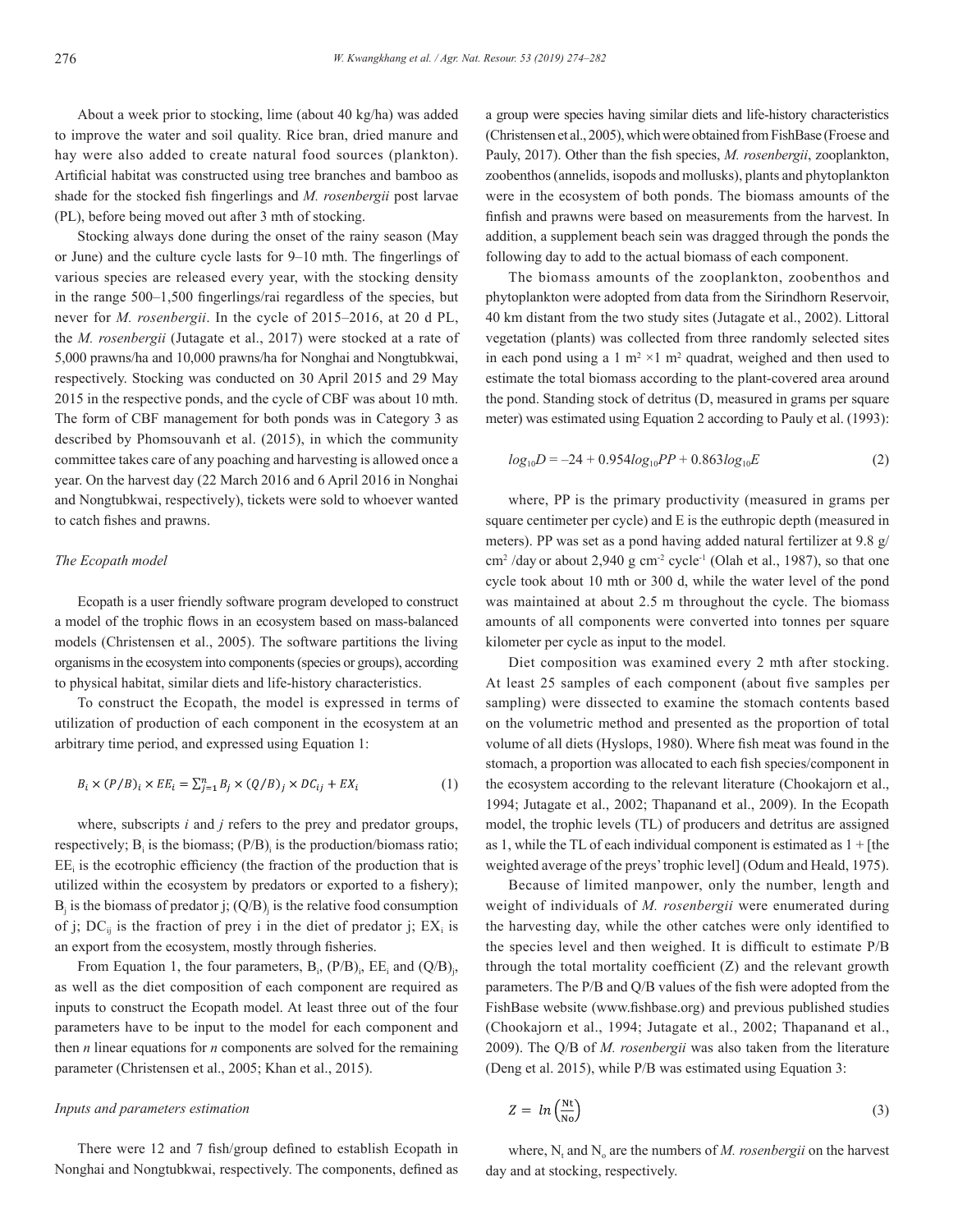In this study, the steady state Ecopath models were constructed using Ecopath with Ecosim version 6.2 (http://www.ecopath.org; Christensen and Walters, 2004). The criterion used for balancing the model was that the EE values for each component must be less than 1.0. Moreover, the gross food conversion efficiency (GE) in the system, of each component was required to be in the range 0.1–0.3 (Christensen et al., 2005). Thus, to meet the criteria to balance the model, subtle adjustment was made for diet composition. In Ecopath model, all components were assigned discrete trophic levels according to Lindeman (1942) based on the approach suggested by Ulanowicz (1995). Then, a modified input-output analysis of the mixed trophic impacts was implemented to identify how any group impacted on the other groups in the system (Christensen et al., 2005).

## **Results**

The biomass, P/B and Q/B of each component in the Nonghai and Nongtubkwai CBF systems are shown in Table 1 and Table 2, respectively. The adjusted diet compositions for the Ecopath models of Nonghai and Nongtubkwai are shown in Table 3 and Table 4, respectively. The TLs of the carnivorous fish species were over 3.0, while the TLs of the other fish species in both systems were in the range 2–3. The TL of *M. rosenbergii* was about 2.5, which indicated its feeding plasticity. The calculated EE values varied among components and systems, but all EE values were less than 1 and obeyed the criteria of model balancing. Most of the GE values were in the range 0.1–0.3 except for *Barbonymus* spp. and *M. rosenbergii*, whose GE values were lower than 0.1, which implied a high rate of consumption. The EE values of zooplankton and zoobenthos were close to 1, indicating that they were the most exploited components in both systems. Considering the autochthonous sources in both ponds, the EE value of the phytoplankton was higher than the EE value of plants, which implied that there was greater consumption of phytoplankton than plants. The detritus (EE values in the range 0.3–0.4) was also regarded as an important food source, which was substantially utilized in both systems.

The EE values of the carnivorous fish species were relatively low, indicating that they were less predated by the other components in the system. In the Nonghai pond, the EE values of the stocked Chinese carp and *Barbonymus* spp. were quite high (greater than 0.6), while in Nongtubkwai, which had an implied less complex system, only *Barbonymus* spp. had a high EE value. For *M. rosenbergii*, the EE value in Nonghai was also higher than in Nongtubkwai, indicating their likelihood of predation on higher TL in the complex system. The proportions of total primary production to total respiration (TPP/TR) were 1.64 and 1.31 in Nonghai and Nongtubkwai, respectively. The connectance index (CI) was quite similar in the two systems (0.39 in Nonghai and 0.38 in Nongtubkwai) but the system omnivory index in Nonghai (0.15) was higher than in Nongtubkwai (0.07). The results of Lindeman's analysis (Lindeman, 1942) showed that the grazing food chain transferred more energy and matter into the system than the detrital-based food chain in both ecosystems by about 1.5 times in Nonghai (1,353 and 932 t/km<sup>2</sup> /yr) and more than twice in Nongtubkwai (1,069 t/km<sup>2</sup>/yr and 517 t/km<sup>2</sup>/yr). The highest transfer efficiency (TE, the ratio between the sum of the exports from a given trophic level, plus the flow that is transferred from trophic level to the next, and the throughput on the trophic level) was observed in  $TL = 3$ .

**Table 1** Basic inputs (biomass, production/biomass ratio (P/B) and relative food consumption (Q/B)) and estimated parameters (trophic level, ecotrophic efficiency (EE) and gross food conversion efficiency (GE)) in the Ecopath model of Nonghai ecosystem

| Group  | Group name                    | Trophic level (TL) | Biomass $(t/km2)$ | $P/B$ (per yr) | $Q/B$ (per yr) | EE   | <b>GE</b> |
|--------|-------------------------------|--------------------|-------------------|----------------|----------------|------|-----------|
| 1      | Channa striata                | 3.25               | 0.43              | 1.00           | 5.60           | 0.29 | 0.18      |
| 2      | Oxyeleotris marmorata         | 3.45               | 0.19              | 1.50           | 8.90           | 0.26 | 0.17      |
| 3      | Clarias macrocephalus         | 3.18               | 0.71              | 1.85           | 9.80           | 0.16 | 0.19      |
| 4      | Ompok bimaculatus             | 3.20               | 0.12              | 1.60           | 13.40          | 0.17 | 0.12      |
| 5      | Notopterus notopterus         | 3.00               | 0.65              | 1.05           | 7.70           | 0.35 | 0.14      |
| 6      | Bagrids <sup>1/</sup>         | 3.06               | 1.92              | 1.70           | 14.30          | 0.23 | 0.12      |
| $\tau$ | Mastacembelus armatus         | 2.98               | 0.09              | 3.20           | 20.61          | 0.39 | 0.16      |
| 8      | Pristolepis fasciata          | 2.90               | 0.37              | 2.10           | 9.90           | 0.69 | 0.21      |
| 9      | Chinese carps*, 2/            | 2.20               | 1.98              | 1.10           | 8.00           | 0.79 | 0.14      |
| 10     | <i>Barbonymus</i> spp.*, $3/$ | 2.26               | 3.76              | 3.30           | 46.30          | 0.74 | 0.07      |
| 11     | Cyprinids                     | 2.20               | 13.07             | 2.50           | 16.00          | 0.48 | 0.16      |
| 12     | Xenentodon canciloides        | 3.16               | 0.06              | 2.09           | 16.18          | 0.13 | 0.13      |
| 13     | Macrobrachium rosenbergii*    | 2.55               | 4.02              | 2.30           | 28.00          | 0.83 | 0.08      |
| 14     | Zooplankton                   | 2.00               | 2.00              | 30.00          | 200.00         | 0.89 | 0.15      |
| 15     | Zoobenthos                    | 2.03               | 7.80              | 30.00          | 200.00         | 0.63 | 0.15      |
| 16     | Plants                        | 1.00               | 8.56              | 70.00          |                | 0.20 |           |
| 17     | Phytoplankton                 | 1.00               | 5.80              | 365.00         |                | 0.58 |           |
| 18     | Detritus                      | 1.00               | 17.50             |                |                | 0.47 |           |

Note: \* stocked components; <sup>1/</sup> *Hemibagrus nemurus* and *Mystus multiradiatus*; <sup>2/</sup> *Hypophthalmichthys nobilis* and *Cyprinus carpio*; <sup>3/</sup> *Barbonymus gonionotus*, *Barbonymus schwanenfeldii* and *Puntioplites proctozystron*; 4/ *Thynnicnthys thynnoides*, *Cyclocheilichthys repasson*, *Labiobarbus siamensis*, *Osteochilus hasseltii*, and *Henicorhynchus siamensis*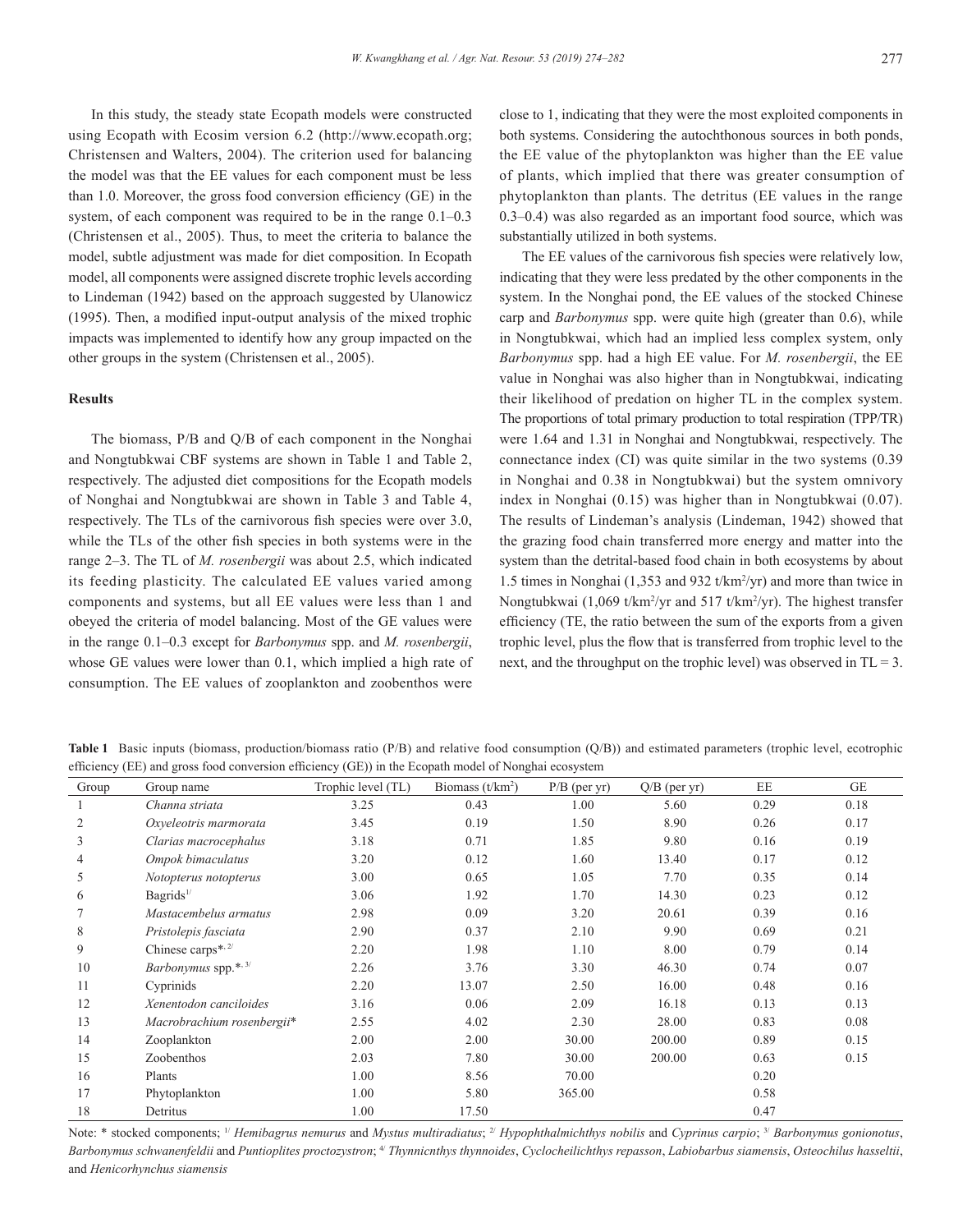| Group | Group name                       | Trophic level (TL) | Biomass $(t/km2)$ | $P/B$ (per yr) | $Q/B$ (per yr) | EE   | GE   |
|-------|----------------------------------|--------------------|-------------------|----------------|----------------|------|------|
|       | Channa striata                   | 3.15               | 2.77              | 1.00           | 5.60           | 0.25 | 0.18 |
|       | <b>Belodontichthys truncatus</b> | 3.19               | 0.19              | 1.50           | 7.70           | 0.26 | 0.19 |
|       | Chinese carp*, $1/$              | 2.08               | 40.70             | 1.10           | 8.00           | 0.14 | 0.14 |
| 4     | Oreochromis niloticus*           | 2.05               | 11.90             | 1.00           | 24.40          | 0.36 | 0.04 |
| 5     | Barbonymus gonionotus*           | 2.10               | 1.43              | 1.70           | 37.00          | 0.65 | 0.05 |
| 6     | Trichopodus trichopterus         | 2.20               | 0.09              | 4.41           | 28.20          | 0.37 | 0.16 |
|       | Macrobrachium rosenbergii*       | 2.27               | 8.26              | 2.30           | 28.00          | 0.79 | 0.08 |
| 8     | Zooplankton                      | 2.00               | 2.00              | 30.00          | 200.00         | 0.86 | 0.15 |
| 9     | Zoobenthos                       | 2.03               | 2.00              | 30.00          | 200.00         | 0.89 | 0.15 |
| 10    | Plants                           | 1.00               | 8.56              | 70.00          |                | 0.34 |      |
| 11    | phytoplankton                    | 1.00               | 5.80              | 365.00         |                | 0.41 |      |
| 12    | Detritus                         | 1.00               | 17.5              |                |                | 0.25 |      |

**Table 2** Basic inputs (biomass, production/biomass ratio (P/B) and relative food consumption (Q/B)) and estimated parameters (trophic level, ecotrophic efficiency (EE) and gross food conversion efficiency (GE)) in the Ecopath model ofNongtubkwai ecosystem

Note: \* stocked components; 1/ *Hypophthalmichthys nobilis* and *Cyprinus carpio*; 2/ included *Barbonymus gonionotus*, *Barbonymus schwanenfeldii* and *Puntioplites proctozystron*

**Table 3** Diet composition (in columns) of components in Nonghai

|     | Prey                      | Predator |                |      |                |      |      |      |      |      |      |      |      |      |      |      |
|-----|---------------------------|----------|----------------|------|----------------|------|------|------|------|------|------|------|------|------|------|------|
| No. |                           |          | $\overline{2}$ | 3    | $\overline{4}$ | 5    | 6    | 7    | 8    | 9    | 10   | 11   | 12   | 13   | 14   | 15   |
| 1   | Channa striata            | 0.03     | 0.03           |      |                |      |      |      |      |      |      |      |      |      |      |      |
| 2   | Oxyeleotris marmorata     | 0.01     | 0.03           |      |                |      |      |      |      |      |      |      |      |      |      |      |
| 3   | Clarias macrocephalus     |          |                | 0.03 |                |      |      |      |      |      |      |      |      |      |      |      |
| 4   | Ompok bimaculatus         |          |                |      | 0.02           |      |      |      |      |      |      |      |      |      |      |      |
| 5   | Notopterus notopterus     | 0.01     | 0.04           |      |                | 0.03 |      |      |      |      |      |      |      |      |      |      |
| 6   | <b>Bagrids</b>            | 0.03     | 0.04           |      |                | 0.01 | 0.02 |      |      |      |      |      |      |      |      |      |
| 7   | Mastacembelus armatus     | 0.01     | 0.03           |      |                |      |      | 0.02 |      |      |      |      |      |      |      |      |
| 8   | Pristolepis fasciata      | 0.01     | 0.10           |      | 0.01           | 0.01 | 0.01 |      |      |      |      |      |      |      |      |      |
| 9   | Chinese carp              | 0.15     | 0.06           | 0.10 | 0.07           | 0.05 |      | 0.03 |      |      |      |      | 0.15 |      |      |      |
| 10  | Barbonymus spp.           | 0.18     | 0.15           | 0.22 | 0.15           | 0.08 | 0.20 | 0.15 | 0.10 |      |      |      | 0.15 |      |      |      |
| 11  | Cyprinids                 | 0.27     | 0.27           | 0.30 | 0.30           | 0.27 | 0.32 | 0.30 | 0.30 |      |      |      | 0.15 |      |      |      |
| 12  | Xenentodon canciloides    |          |                |      | 0.01           |      |      |      |      |      |      |      |      |      |      |      |
| 13  | Macrobrachium rosenbergii | 0.10     | 0.20           | 0.10 | 0.15           | 0.10 | 0.10 | 0.10 | 0.10 |      |      |      | 0.10 | 0.02 |      |      |
| 14  | Zooplankton               |          |                | 0.05 | 0.05           | 0.05 | 0.05 | 0.05 | 0.05 | 0.05 | 0.05 | 0.05 | 0.15 |      |      | 0.02 |
| 15  | Zoobenthos                | 0.15     |                | 0.15 | 0.19           | 0.20 | 0.15 | 0.15 | 0.20 | 0.15 | 0.20 | 0.15 | 0.30 | 0.50 |      | 0.01 |
| 16  | Plants                    |          |                |      |                | 0.05 | 0.05 |      | 0.10 | 0.25 | 0.20 | 0.15 |      | 0.13 |      | 0.02 |
| 17  | Phytoplankton             |          |                |      |                | 0.10 | 0.05 | 0.15 | 0.10 | 0.30 | 0.30 | 0.35 |      |      | 1.00 | 0.45 |
| 18  | Detritus                  | 0.05     | 0.05           | 0.05 | 0.05           | 0.05 | 0.05 | 0.05 | 0.05 | 0.25 | 0.25 | 0.30 | 0.00 | 0.35 |      | 0.50 |
|     | Import                    |          |                |      |                |      |      |      |      |      |      |      |      |      |      |      |
|     | Total                     | 1.00     | 1.00           | 1.00 | 1.00           | 1.00 | 1.00 | 1.00 | 1.00 | 1.00 | 1.00 | 1.00 | 1.00 | 1.00 | 1.00 | 1.00 |

|  |  |  | <b>Table 4</b> Diet composition (in columns) of component in Nongtubkwai |
|--|--|--|--------------------------------------------------------------------------|
|  |  |  |                                                                          |

| No. | Prey                      | Predator |                |      |      |      |      |      |      |      |  |  |
|-----|---------------------------|----------|----------------|------|------|------|------|------|------|------|--|--|
|     |                           |          | $\overline{2}$ | 3    | 4    | 5    | 6    | 7    | 8    | 9    |  |  |
|     | Channa striata            | 0.04     | 0.04           |      |      |      |      |      |      |      |  |  |
| 2   | Belodontichthys truncates |          | 0.05           |      |      |      |      |      |      |      |  |  |
| 3   | Chinese carp              | 0.38     | 0.40           |      |      |      |      |      |      |      |  |  |
| 4   | Oreochromis niloticus     | 0.25     | 0.25           |      |      |      |      |      |      |      |  |  |
| 5   | Barbonymus gonionotus     | 0.10     | 0.02           |      |      |      |      |      |      |      |  |  |
| 6   | Trichopodus trichopterus  | 0.01     |                |      |      |      |      |      |      |      |  |  |
|     | Macrobrachium rosenbergii | 0.20     | 0.20           |      |      |      |      | 0.05 |      |      |  |  |
| 8   | Zooplankton               |          | 0.01           | 0.08 | 0.05 | 0.05 | 0.15 |      |      | 0.02 |  |  |
| 9   | Zoobenthos                | 0.01     | 0.01           |      |      | 0.05 | 0.05 | 0.20 |      | 0.01 |  |  |
| 10  | Plants                    |          |                | 0.22 | 0.20 | 0.15 | 0.05 | 0.25 |      | 0.02 |  |  |
| 11  | Phytoplankton             |          | 0.01           | 0.40 | 0.45 | 0.45 | 0.45 |      | 1.00 | 0.45 |  |  |
| 12  | Detritus                  | 0.01     | 0.01           | 0.30 | 0.30 | 0.30 | 0.30 | 0.50 |      | 0.50 |  |  |
|     | Import                    |          |                |      |      |      |      |      |      |      |  |  |
|     | Total                     | 1.00     | 1.00           | 1.00 | 1.00 | 1.00 | 1.00 | 1.00 | 1.00 | 1.00 |  |  |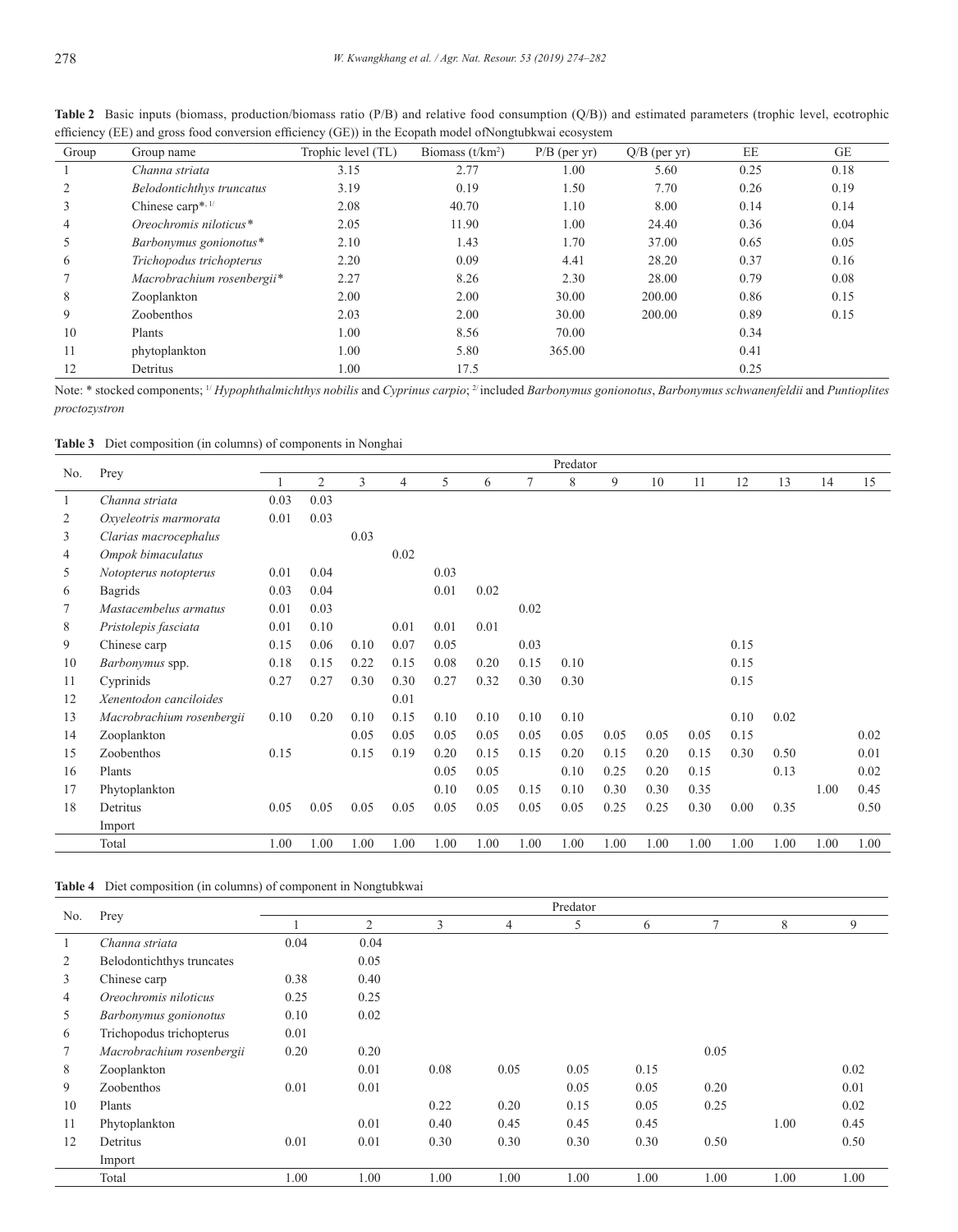The balanced network analysis (Fig. 2) showed the interaction and energy flows among each component in the system. It was clear that *M. rosenbergii* mostly depended on the detrital-based food chain. The mixed trophic impact (Fig. 3) describes the impact of all components in the system when the abundance of any impacting groups showed an infinitesimal increase, that is 10% in terms of relative but comparable between impacted groups. Increased natural food sources (detritus, zooplankton, zoobenthos, phytoplankton and plants) had a positive impact on most of the remaining components, indicating bottom-up regulation in both the Nonghai and Nongtubkwai ecosystems. Increase in the abundance of carnivorous fish  $(TL > 3)$ , resulted in a negative impact on most fish groups within this ecosystem. Competition among the stocked fish, such as Chinese carp, *Oreochromis niloticus* and Cyprinids, had negative impacts on each other if their abundance levels increased. An increase in *M. rosenbergii* tended to benefit the higher trophic components and did not impact any natural food resources,

except the zoobenthos. The strong negative impact of an increase in the *M. rosenbergii* population through cannibalism was quite obvious in both ecosystems.

# **Discussion**

This study was the first attempt to explain the food web structure through a mass balance model of the CBF ecosystem. The Ecopath model was created in two CBF ecosystems to assess the roles and impacts of stocking species, in particular the shellfish *M. rosenbergii*. Although CBF is commonly conducted in village ponds (a lentic ecosystem), most of the CBF water bodies are non-perennial and may only have full storage for 4–6 months of the year. This makes the seasonal variation in nutrient cycling and fish production similar to a riverine system, and for this reason affects the intra- and inter-specific interactions as well as competition for resources (Villanueva et al., 2009; Phomsouvanh et al., 2015).



Fig. 2 Schematic diagram of trophic flows and food web structure in the 2 CBF ecosystem (the unit of biomass is t/km<sup>2</sup>): (A) Nonghai; (B) Nongtubkwai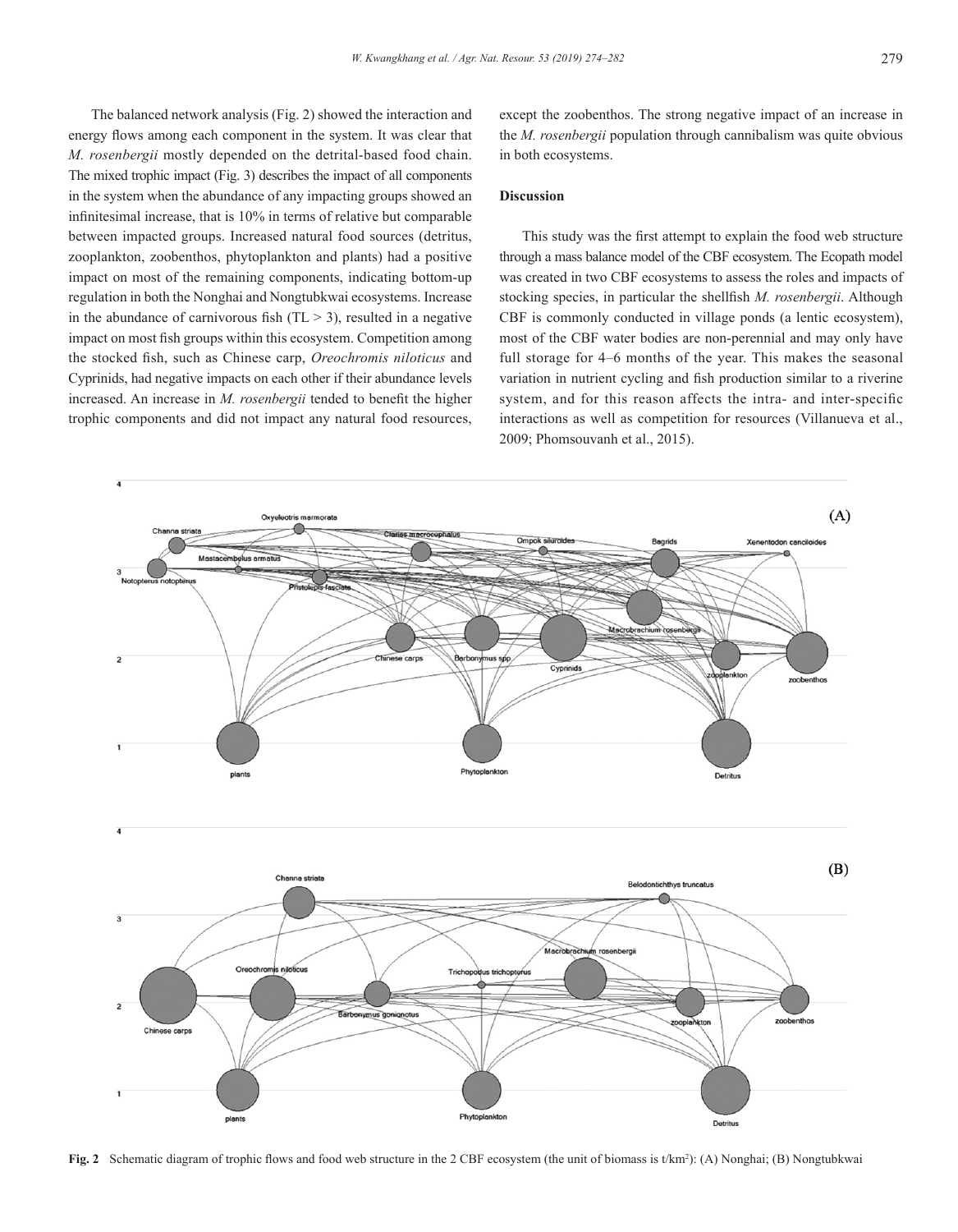

**Fig. 3** Mixed trophic impacts in the two culture-based fishery ecosystems, where potentially positive (gray) and negative (black) impacts are, respectively, above and below the baseline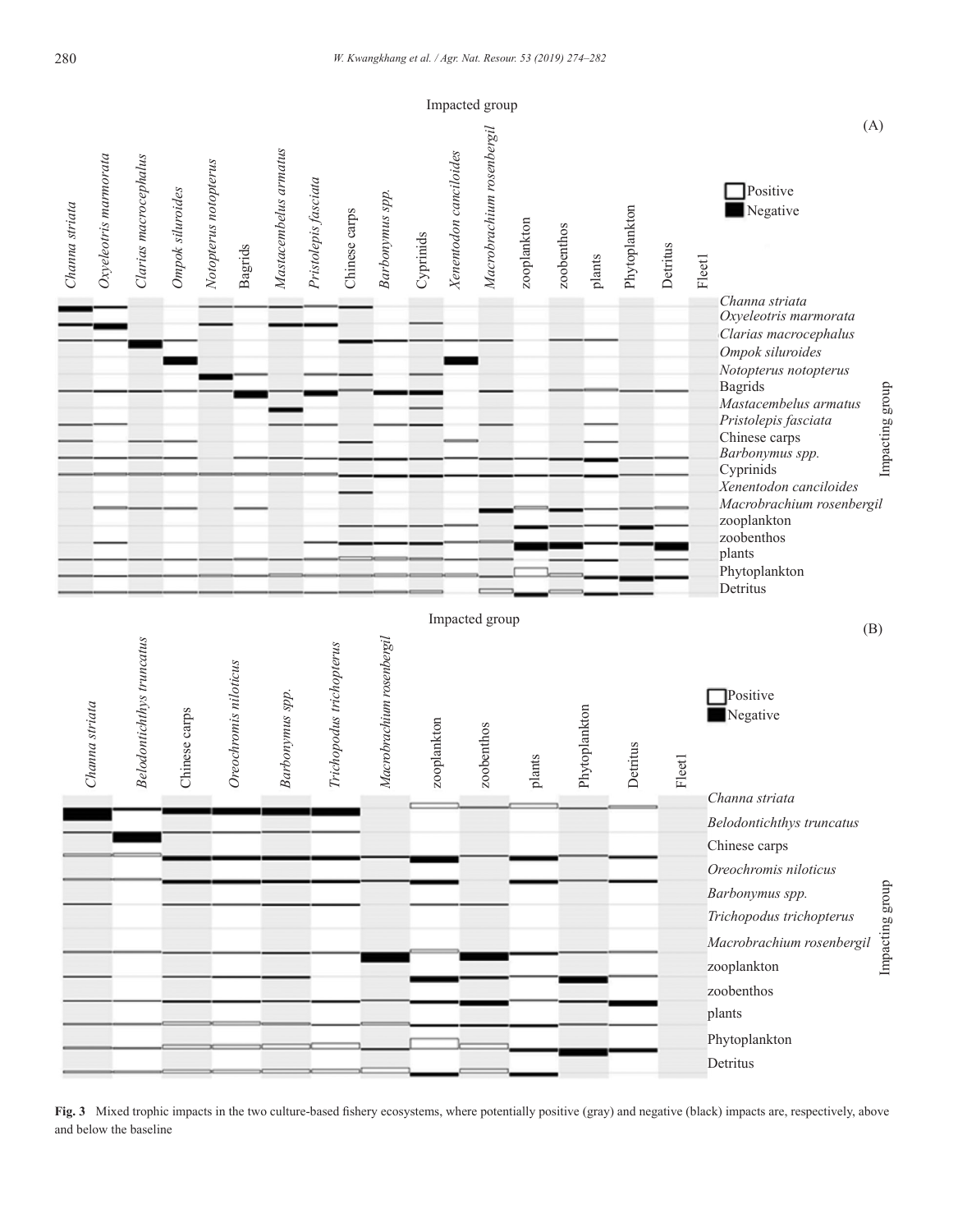The EE values indicated that most components were substantially utilized within the system. Low EE values of phytoplankton in both ecosystems can be explained by two reasons. First, the supplementary fertilizer into the system caused an oversupply of phytoplankton in the system (Olah et al., 1987). Second, there was lower utilization of phytoplankton by the zoobenthos, zooplankton and herbivorous  $(T<sub>L</sub> \sim 2)$  fish, because they were predated by the higher TL components, in particular the system with an abundance of carnivorous fish (Nongtubkwai). Fluctuation in the EE values of the "TL  $\sim 2$ " components from water body to water body was likely caused by predation; Villanueva et al. (2009) reported that the EE values of "TL  $\sim$  2" components could as be high as 0.95 in a system having high abundance of carnivorous fish but, on the other hand, could be less than 0.5 in a system having low abundance of carnivorous fish.

As a consequence of the low EE value of phytoplankton, the excess production then went into detritus, which made the detritus biomass accumulation greater than consumption and hence it was not utilized adequately in the food web (Deng et al., 2015). This highlighted the benefit of stocking bottom feeders such as *M. rosenbergii* to increase the utilization of detritus in the system (Correia et al., 2003). Khan et al. (2015) showed that the EE value of detritus increased from less than 0.1 to 0.25 by stocking with bottom- feeding fish. The high EE values of *M. rosenbergii* in both ecosystems could be explained by cannibalism, in particular during the post larval stage because of frequent molting (New and Kutty, 2010). Lower utilization of plants could be explained by the lack of true plant-eaters such as the stocked Chinese grass carp *Ctenopharyngodon idella* in the ecosystem (Khan et al., 2015). The substantial EE for the top predators (TL  $\sim$  3) was due to cannibalism, which has also been noted in the mixed trophic impacts (Christensen et al., 2005).

Low GE values are common for many tropical herbivorous cyprinids such as *Barbonymus* spp. (Villanueva et al., 2009). This could be explained by their high feeding rate for building mass, growth and gonad development, which occurs all year round (Weliange et al., 2006). According to Odum (1969), TPP/TR in the mature ecosystem should be equal, and the total primary production to biomass should be low. However, the CBF in pond ecosystem is likely to be immature because the total primary production is normally in excess through additional fertilizer. The higher CI (almost 0.4) indicated the high complexity of the food web structure in the CBF pond compared to the CI values in large inland water bodies, which have a CI value of around 2.5 (Thapanand et al., 2009; Villanueva et al., 2009). The higher SOI in Nonghai suggested that the most diverse CBF ecosystem had less dietary specialization (Thapanand et al., 2009).

It was clear that the majority of biomass in both ecosystems came from the  $TL \sim 2$  components, that is the stocking species, such as cyprinids, tilapia and Chinese carps. There was little variation in TL for these fish in both ecosystems compared to other studies, in which the TL was in the range 2.00–2.20 (Jutagate et al., 2002; Villanueva et al., 2009; Thapanand et al., 2009). The TL for *M. rosenbergii* was 2.5, which was reflected in high feeding plasticity, depending on the abundance and availability of food resources around its territory (Nelson and Knight, 1977). This highlighted the potential of this shellfish as a candidate for CBF activity as it can rely on either the grazing- or detrital-based food chains in the ecosystem.

The mixed trophic impacts demonstrated the characteristics of bottom-up control in the CBF pond ecosystems, in which changes in abundance of the  $TL = 1$  components had positive impacts on most of the other components in the higher trophic level and dominant ecosystem processes (Dyer and Letourneau, 2003; Thapanand et al., 2009). The possible "trophic cascade" in the CBF pond could occur if the pond carnivores are not removed, since they can predate the  $TL \sim 2$ components and consequently produce an increase in phytoplankton abundance (Villanueva et al., 2009). An increased abundance of *M. rosenbergii* showed the negative impact on itself and its major prey (zoobenthos) and the slightly positive impact on the higher TL components. No obvious adverse impacts on any fish living in the same habitat with *M. rosenbergii* have been reported in both native and introduced ranges. Moreover, as *M. rosenbergii* depends on detrital-based food chains, this could minimize trophic competition to other stocking of  $TL \sim 2$  fishes, which depend on the grazing food chain.

#### **Conflict of Interest**

The authors declare that there are no conflicts of interest.

# **Acknowledgements**

This work was supported under the Project "Release strategies for the giant freshwater prawn *Macrobrachium rosenbergii* for culture-based fishery" supported by the Thailand Research Fund (Grant RSA56800047) and formed part of Ph.D. study by the first author. The authors are grateful for support from the Department of Fisheries and all the people in the 14 villages, who collaborated in the project.

#### **References**

- Chookajorn, T., Leenanond, Y., Moreau, J., Srichareondham, B. 1994. Evolution of trophic relationships in Ubolratana Reservoir (Thailand) as described using a multispecies trophic model. Asian Fish. Sci. 7: 201–213.
- Christensen, V., Walters, C.J. 2004. Ecopath with Ecosim: Methods, capabilities, and limitation. Ecol. Model. 172: 109–139.
- Christensen, V., Walters, C.J., Pauly, D. 2005. Ecopath with Ecosim User's Guide. Fisheries Centre, University British Columbia, Vancouver, Canada.
- Correia, E.S., Pereira, J.A., Silva, A.P., Horowitz A., Horowitz, S. 2003. Grow out of freshwater prawn *Macrobrachium rosenbergii* in fertilized ponds with reduced levels of formulated feed. J. World Aquacult. Soc. 34: 184–191.
- De Silva, S.S. 2003. Culture-based fisheries: an underutilized opportunity in aquaculture. Aquaculture 221: 221–243.
- De Silva, S.S., Amarasinghe, U.S., Nguyen, T.T.T. 2006. Better-practice Approaches to Culture-based Fisheries Development in Asia. Australian Centre for International Agricultural Research. Canberra, ACT, Australia.
- Deng, L., Liu, S., Dong, S., An, N., Zhao, H., Liu, Q. 2015. Application of Ecopath model on trophic interactions and energy flows of impounded Manwan reservoir ecosystem in Lancang River, Southwest China. J. Freshwat. Ecol. 30: 281–297.